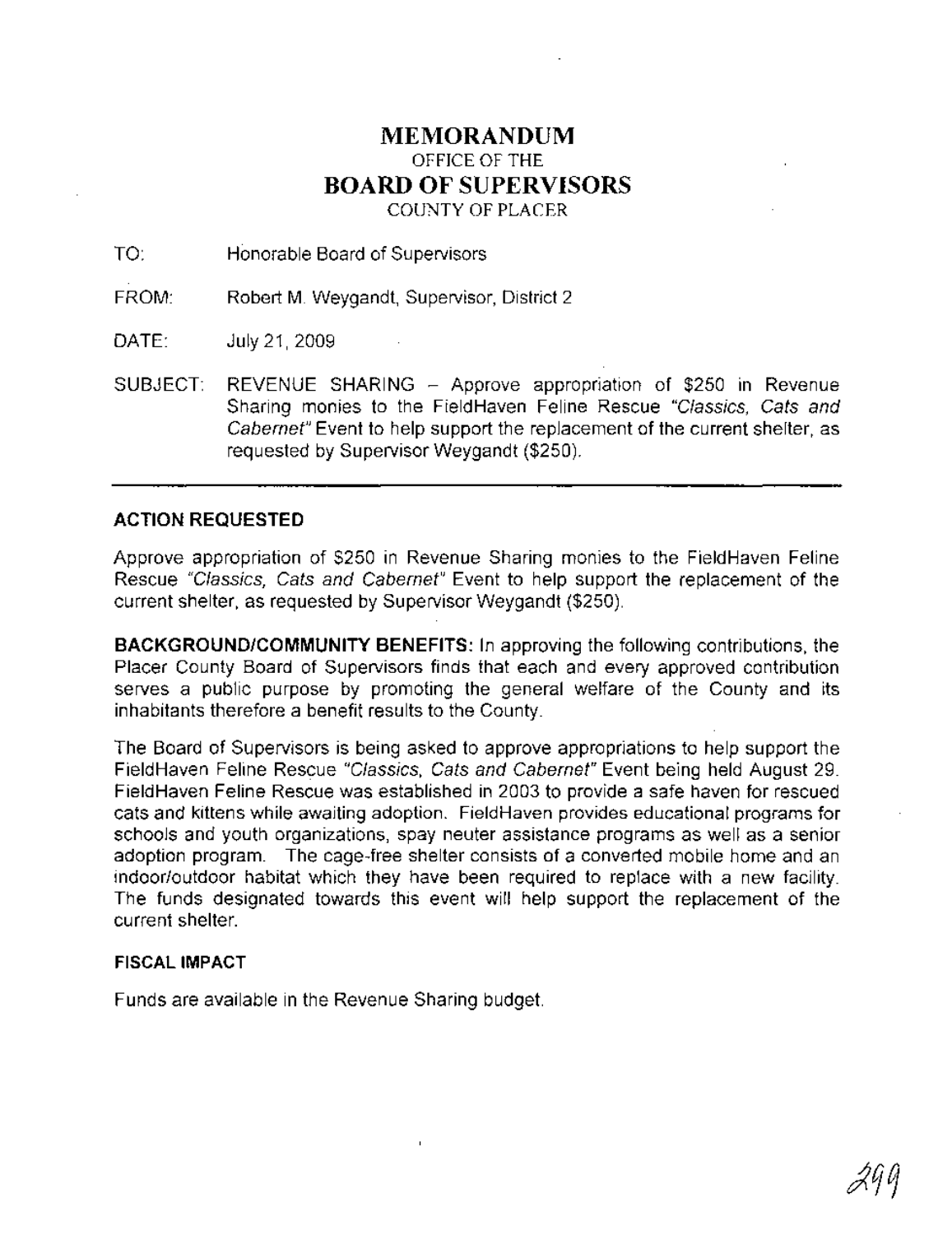

# **We Find flower Felixe Rescue proudly presents** The First Annual Classics, Cats and Cabernet

Saturday, August 29, 2009 4:00pm - 8:00pm **FieldHaven Feline Rescue** 2754 Ironwood Lane<sup>®</sup> Lincoln, CA 95648 Phone: (916)454-6022

Tickets - \$35

For directions and to purchase fickets please visit *Contractive distribution of the United States* 

Stroll the beautiful grounds of FieldHaven and . enjoy the anique alisplay of rare and beautiful classics - cars, and autique wood boats. Meet the amazing cats of FieldHaven while you<br>conjoy the very best of the area's wines and gourmet hors d'oeuvres